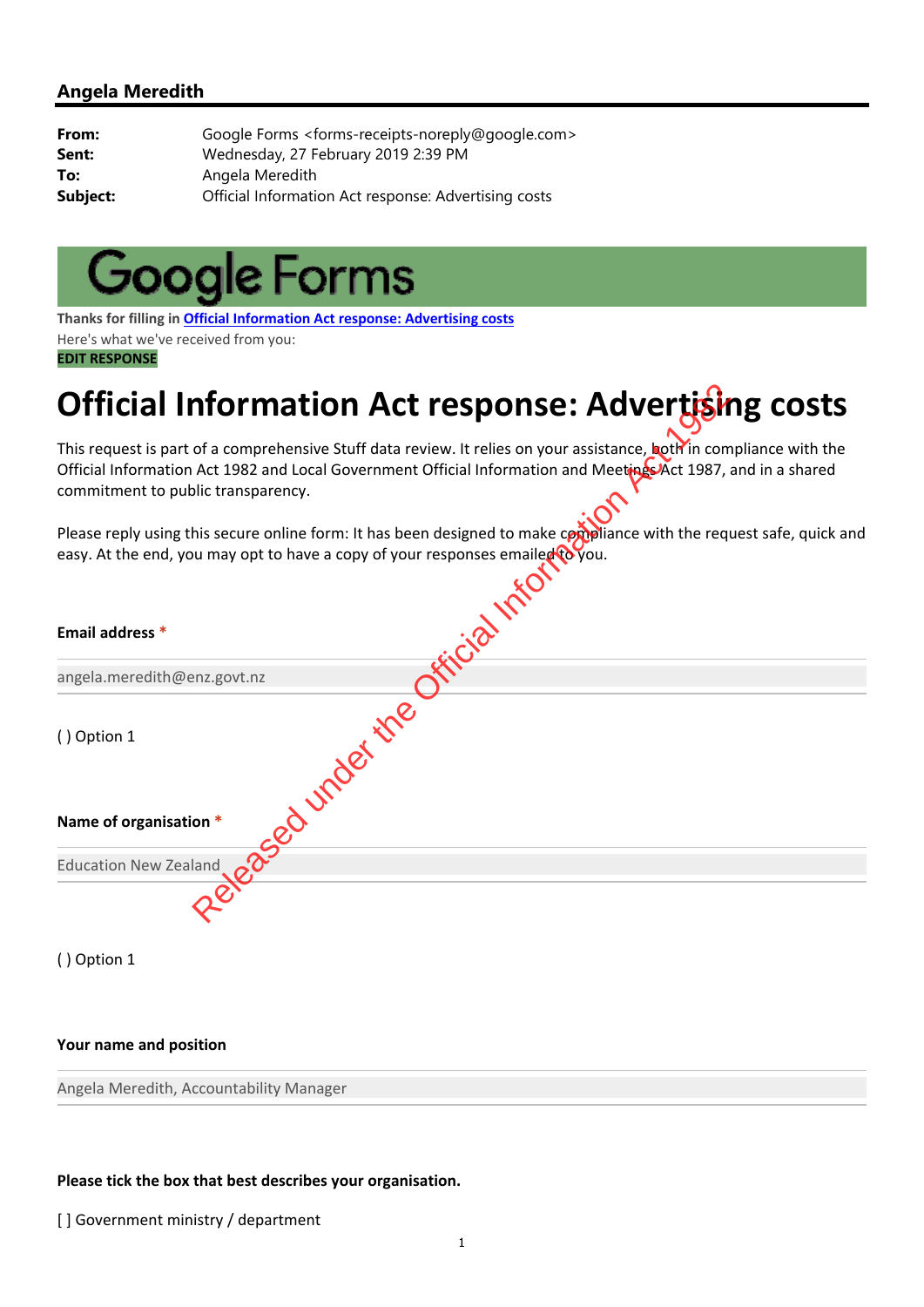[X] Crown entity [] Crown-owned company / SOE [ ] District Health Board [] Local authority [] Regional council [] Tertiary institution [ ] Other:

### **Financial year | July 1, 2013 ‐ June 30, 2014**

How much did your organisation spend on advertising in this financial year using the following formats:

#### **Total spend \***

6250000

#### **Facebook and Facebook‐owned properties (Instagram, WhatsApp)**

Declined under section 18(e) of the Official Information Act and dication New Zealand (ENZ) is unable to identify the spend per category. ENZ pays third parties to optimise its advertising spend across a variety of platforms to promote a New Zealand education to prospective international students and their families offshore. This includes campaigns, content development, social media and advertising  $ENZ$ s in-market events and fairs.

#### **Social media influencers**

Declined under section 18(e) of  $t$  of  $\alpha$  Deficial Information Act as Education New Zealand (ENZ) is unable to identify the spend per category. ENZ pays that parties to optimise its advertising spend across a variety of platforms to promote a New Zealand education to prospective international students and their families offshore. This includes campaigns, content development, social media and advertising ENZ's in-market events and fairs. book-owned properties (Instagram, WhatsApp)<br>the Conserved unity of the Official Information Act as difference in New Zealand (ENZ) is under the Official Information Act as different on New Zealand (ENZ) is under the Offici

#### **Other social media (e.g. Snapchat)**

Declined under section 18(e) of the Official Information Act as Education New Zealand (ENZ) is unable to identify the spend per category. ENZ pays third parties to optimise its advertising spend across a variety of platforms to promote a New Zealand education to prospective international students and their families offshore. This includes campaigns, content development, social media and advertising ENZ's in-market events and fairs.

**Search engine marketing (broken down by which search engine was used e.g. Google, Bing, Baidu, Yahoo! etc)**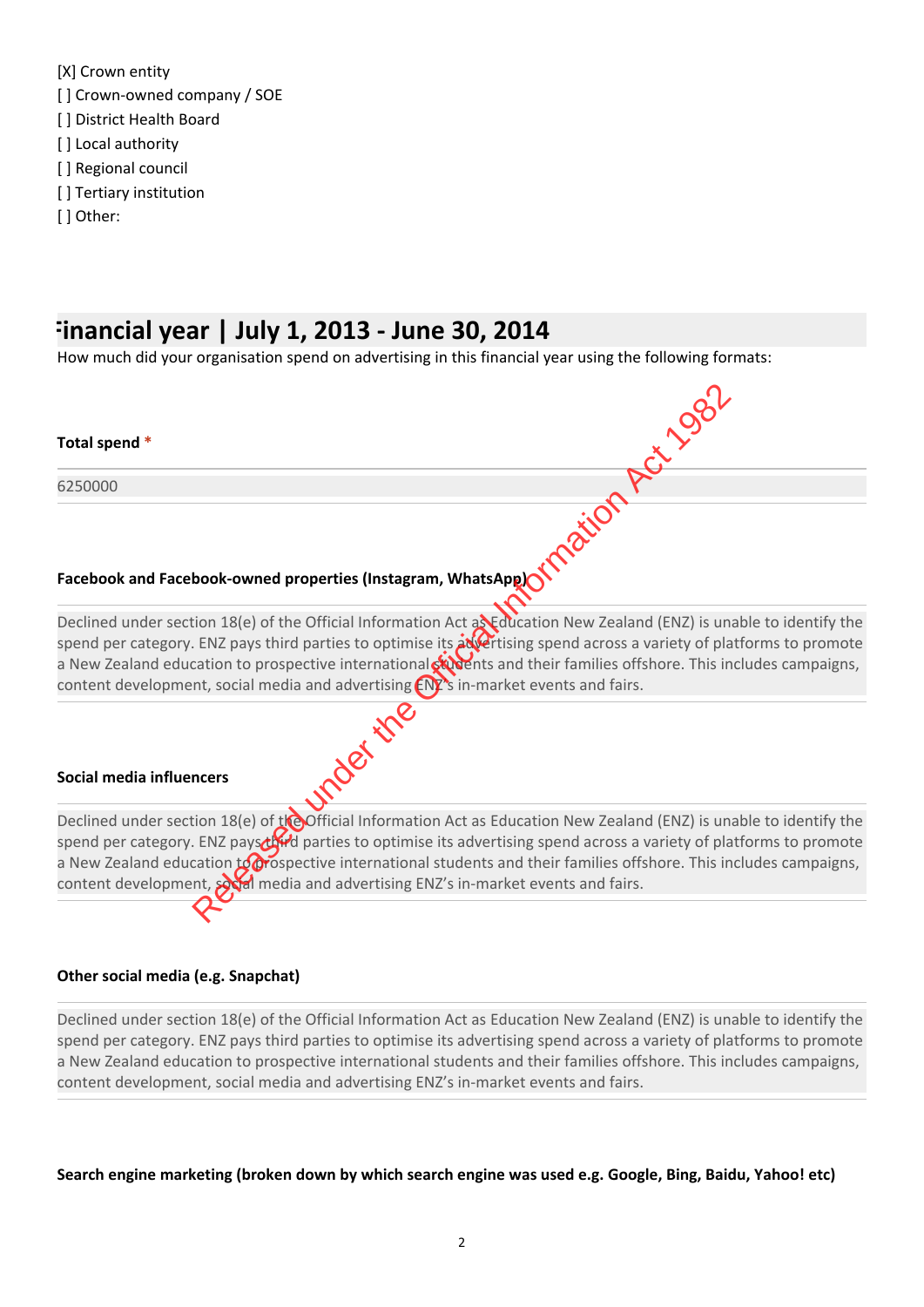#### **Other online advertising**

Declined under section 18(e) of the Official Information Act as Education New Zealand (ENZ) is unable to identify the spend per category. ENZ pays third parties to optimise its advertising spend across a variety of platforms to promote a New Zealand education to prospective international students and their families offshore. This includes campaigns, content development, social media and advertising ENZ's in-market events and fairs.

#### **Television**



Declined under section 18(e) of the Official Information Act as Education New Zealand (ENZ) is unable to identify the spend per category. ENZ pays third parties to optimise its advertising spend across a variety of platforms to promote a New Zealand education to prospective international students and their familes offshore. This includes campaigns, content development, social media and advertising ENZ's in-market events and fairs. EXTEND ANTION DRIGHTERT THIS IS UNDERT THE CITED AND THE CITED AND THE CITED AND THE CITED AND THE CITED ATTENTS OF THE CITED THE CITED THE CITED THE CITED THE CITED THE CITED AND THE CITED AND THE CITED AND THE CITED AND

#### **Radio, including podcasts**

Declined under section 18(e) of the Official Information Act as Education New Zealand (ENZ) is unable to identify the spend per category. ENZ pays third parties to optim**ise i**ts advertising spend across a variety of platforms to promote a New Zealand education to prospective international students and their families offshore. This includes campaigns, content development, social media and advertising ENZ's in-market events and fairs.

Outdoor (e.g. billboards, buses) **WARD**<br>Declined under contained by the sport of Declined under section  $18<sub>0</sub>$  of the Official Information Act as Education New Zealand (ENZ) is unable to identify the spend per category. ENZ pays third parties to optimise its advertising spend across a variety of platforms to promote a New Zealand education to prospective international students and their families offshore. This includes campaigns, content development, social media and advertising ENZ's in‐market events and fairs.

### **Financial year | July 1, 2014 ‐ June 30, 2015**

How much did your organisation spend on advertising in this financial year using the following formats:

**Total spend \***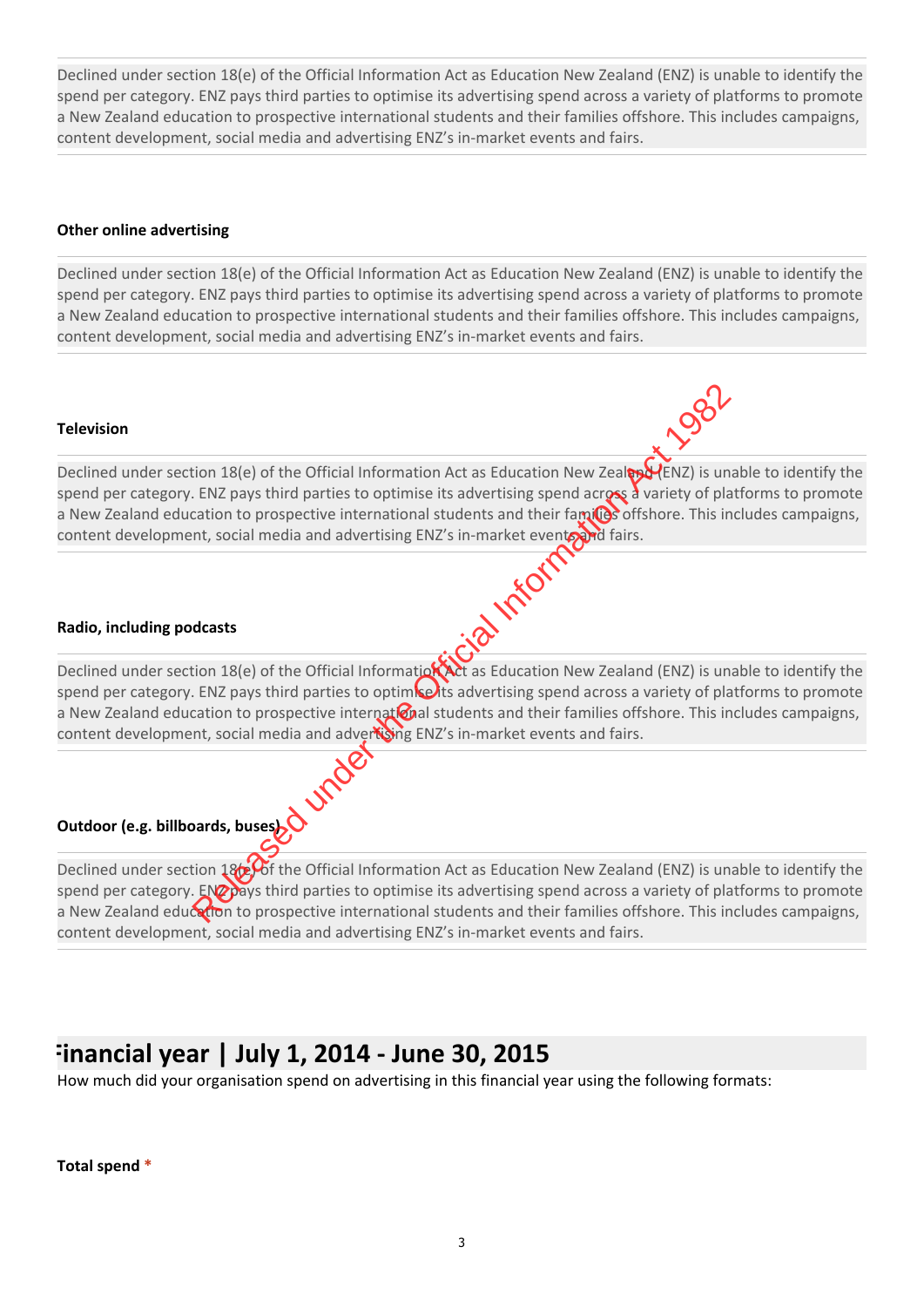#### **Facebook and Facebook‐owned properties (Instagram, WhatsApp)**

Declined under section 18(e) of the Official Information Act as Education New Zealand (ENZ) is unable to identify the spend per category. ENZ pays third parties to optimise its advertising spend across a variety of platforms to promote a New Zealand education to prospective international students and their families offshore. This includes campaigns, content development, social media and advertising ENZ's in‐market events and fairs.

#### **Social media influencers**

Declined under section 18(e) of the Official Information Act as Education New Zealand (ENZ) hable to identify the spend per category. ENZ pays third parties to optimise its advertising spend across a varinty of platforms to promote a New Zealand education to prospective international students and their families offstore. This includes campaigns,

#### **Other social media (e.g. Snapchat)**

content development, social media and advertising ENZ's in-market events and fait<br>.<br>.<br>Other social media (e.g. Snapchat)<br>Declinari Declined under section 18(e) of the Official Information Act as Education New Zealand (ENZ) is unable to identify the spend per category. ENZ pays third parties to optimise its advertising spend across a variety of platforms to promote a New Zealand education to prospective international students and their families offshore. This includes campaigns, content development, social media and advertising ENZ's in-market events and fairs.

### Search engine marketing (broken down bowhich search engine was used e.g. Google, Bing, Baidu, Yahoo! etc)

Declined under section 18(e) of the Official Information Act as Education New Zealand (ENZ) is unable to identify the spend per category. ENZ pays the Parties to optimise its advertising spend across a variety of platforms to promote a New Zealand education to prospective international students and their families offshore. This includes campaigns, content development, social media and advertising ENZ's in-market events and fairs. ERECT UNITED ACTS THE PROPERT IS a continue of the Official Information Act as Education New Zealand (ENZ) and the CHIZ pays third parties to optimise its advertising spend across a variation of prospective international s

#### **Other online advertising**

Declined under section 18(e) of the Official Information Act as Education New Zealand (ENZ) is unable to identify the spend per category. ENZ pays third parties to optimise its advertising spend across a variety of platforms to promote a New Zealand education to prospective international students and their families offshore. This includes campaigns, content development, social media and advertising ENZ's in-market events and fairs.

**Television**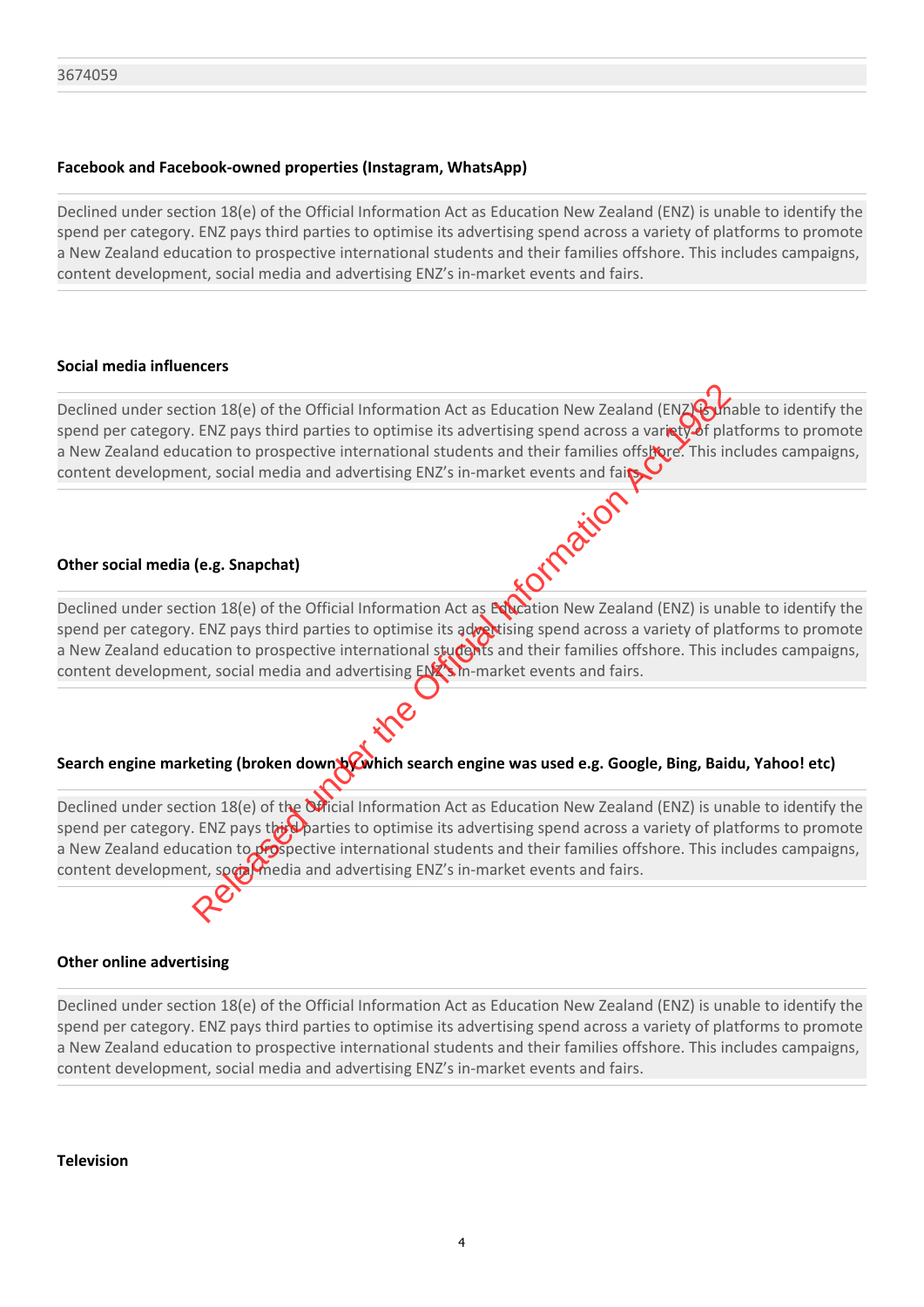#### **Radio, including podcasts**

Declined under section 18(e) of the Official Information Act as Education New Zealand (ENZ) is unable to identify the spend per category. ENZ pays third parties to optimise its advertising spend across a variety of platforms to promote a New Zealand education to prospective international students and their families offshore. This includes campaigns, content development, social media and advertising ENZ's in-market events and fairs.

#### **Outdoor (e.g. billboards, buses)**



## **Financial year | July 1, 2015 ‐ June 30, 2016**

| Outdoor (e.g. billboards, buses)                                                                                                                                                                                                                                                                                                                                                                                                                       |
|--------------------------------------------------------------------------------------------------------------------------------------------------------------------------------------------------------------------------------------------------------------------------------------------------------------------------------------------------------------------------------------------------------------------------------------------------------|
| Declined under section 18(e) of the Official Information Act as Education New Zeal (ENZ) is unable to identify the<br>spend per category. ENZ pays third parties to optimise its advertising spend across a variety of platforms to promote<br>a New Zealand education to prospective international students and their familes offshore. This includes campaigns,<br>content development, social media and advertising ENZ's in-market eventeed fairs. |
|                                                                                                                                                                                                                                                                                                                                                                                                                                                        |
| Financial year   July 1, 2015 - Jung $30$ , 2016                                                                                                                                                                                                                                                                                                                                                                                                       |
| How much did your organisation spend on advertising in this financial year using the following formats:                                                                                                                                                                                                                                                                                                                                                |
| inder ine                                                                                                                                                                                                                                                                                                                                                                                                                                              |
| Total spend *                                                                                                                                                                                                                                                                                                                                                                                                                                          |
| 4288310                                                                                                                                                                                                                                                                                                                                                                                                                                                |
| 22880                                                                                                                                                                                                                                                                                                                                                                                                                                                  |
| Facebook and Facebook-owned properties (Instagram, WhatsApp)                                                                                                                                                                                                                                                                                                                                                                                           |

#### Facebook and Face**kook-owned properties (Instagram, WhatsApp)**

Declined under section 18(e) of the Official Information Act as Education New Zealand (ENZ) is unable to identify the spend per category. ENZ pays third parties to optimise its advertising spend across a variety of platforms to promote a New Zealand education to prospective international students and their families offshore. This includes campaigns, content development, social media and advertising ENZ's in-market events and fairs.

#### **Social media influencers**

Declined under section 18(e) of the Official Information Act as Education New Zealand (ENZ) is unable to identify the spend per category. ENZ pays third parties to optimise its advertising spend across a variety of platforms to promote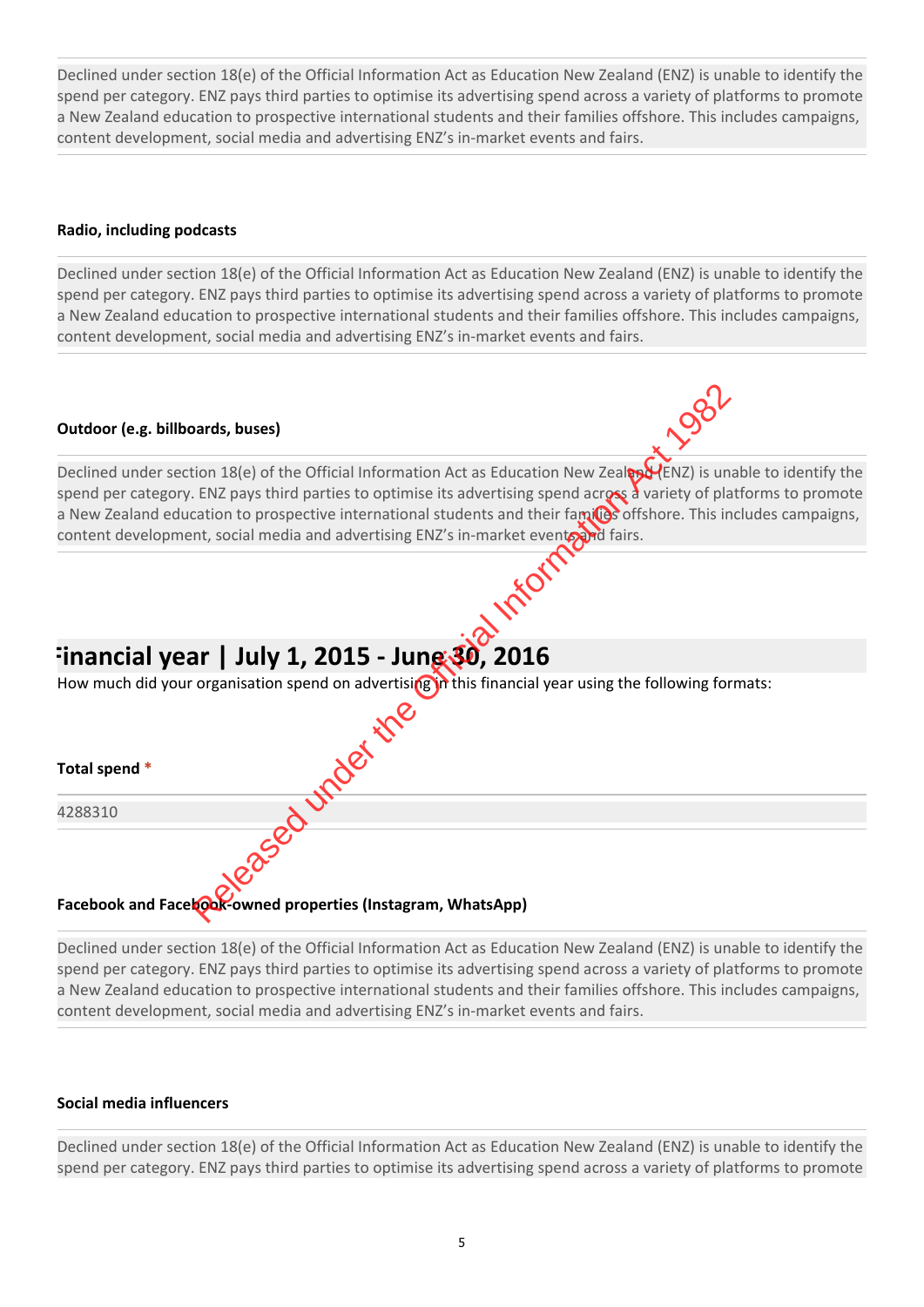a New Zealand education to prospective international students and their families offshore. This includes campaigns, content development, social media and advertising ENZ's in-market events and fairs.

#### **Other social media (e.g. Snapchat)**

Declined under section 18(e) of the Official Information Act as Education New Zealand (ENZ) is unable to identify the spend per category. ENZ pays third parties to optimise its advertising spend across a variety of platforms to promote a New Zealand education to prospective international students and their families offshore. This includes campaigns, content development, social media and advertising ENZ's in‐market events and fairs.

#### **Search engine marketing (broken down by which search engine was used e.g. Google, Bing, Baidu, Yahoo! etc)**

Declined under section 18(e) of the Official Information Act as Education New Zealand (ENZ) sunable to identify the spend per category. ENZ pays third parties to optimise its advertising spend across a variety of platforms to promote a New Zealand education to prospective international students and their families offshore. This includes campaigns,<br>content development, social media and advertising ENZ's in-market events and fairs.<br>**Other online advertis** content development, social media and advertising ENZ's in-market events and fairs.

#### **Other online advertising**

Declined under section 18(e) of the Official Information Act a**NE**ducation New Zealand (ENZ) is unable to identify the spend per category. ENZ pays third parties to optimise its advertising spend across a variety of platforms to promote a New Zealand education to prospective international students and their families offshore. This includes campaigns, content development, social media and advertising ENZ's in-market events and fairs.<br>
Television

#### **Television**

Declined under section 18(e) of  $t$  of  $\alpha$  Deficial Information Act as Education New Zealand (ENZ) is unable to identify the spend per category. ENZ pays third parties to optimise its advertising spend across a variety of platforms to promote a New Zealand education  $\mu$  prospective international students and their families offshore. This includes campaigns, content development, social media and advertising ENZ's in-market events and fairs. Example the Official Information Act as Education New Zealand (ENZ) subsetting the Official Information Act as Education New Zealand (ENZ) Sundary that Exaps the official and advertising speak and their families officient.

#### **Radio, including podcasts**

Declined under section 18(e) of the Official Information Act as Education New Zealand (ENZ) is unable to identify the spend per category. ENZ pays third parties to optimise its advertising spend across a variety of platforms to promote a New Zealand education to prospective international students and their families offshore. This includes campaigns, content development, social media and advertising ENZ's in-market events and fairs.

**Outdoor (e.g. billboards, buses)**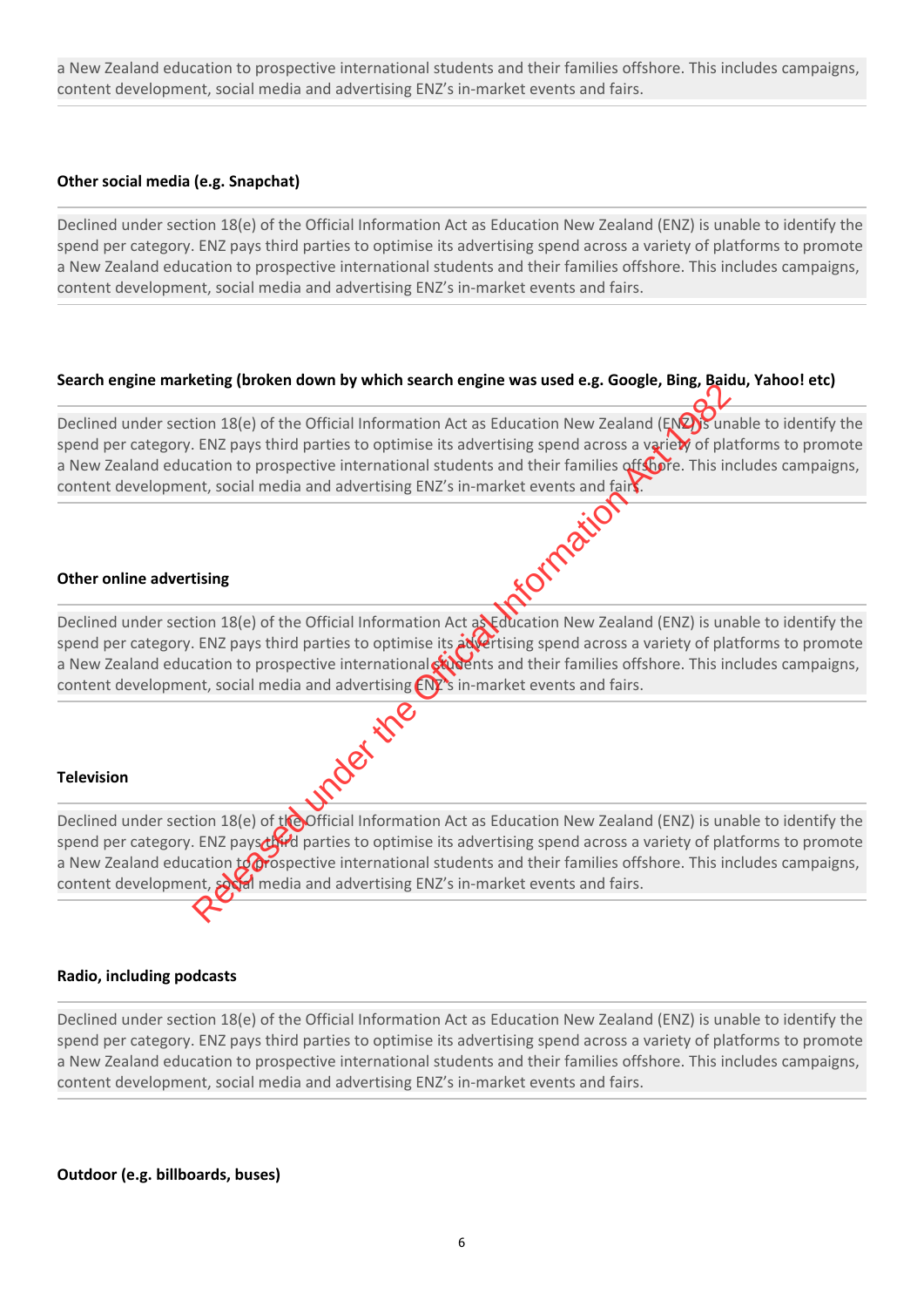### **Financial year | July 1, 2016 ‐ June 30, 2017**

How much did your organisation spend on advertising in this financial year using the following formats:

#### **Total spend \***

3342205

#### **Facebook and Facebook‐owned properties (Instagram, WhatsApp)**

Facebook and Facebook-owned properties (Instagram, WhatsApp)<br>Declined under section 18(e) of the Official Information Act as Education New Zealand (ENZ) is unable to identify the spend per category. ENZ pays third parties to optimise its advertising spend across a variety of platforms to promote a New Zealand education to prospective international students apertheir families offshore. This includes campaigns, content development, social media and advertising ENZ's in-market events and fairs.<br>
Social media influencers book-owned properties (Instagram, WhatsApp)<br>
tion 18(e) of the Official Information Act as Education We zealand (ENZ) is un<br>
ENZ pays third parties to optimise its advertising with a across a variety of place<br>
action to pr

#### **Social media influencers**

Declined under section 18(e) of the Official Kormation Act as Education New Zealand (ENZ) is unable to identify the spend per category. ENZ pays third parties to optimise its advertising spend across a variety of platforms to promote a New Zealand education to prospective international students and their families offshore. This includes campaigns, content development, social media and advertising ENZ's in-market events and fairs.



Declined under section 18(e) of the Official Information Act as Education New Zealand (ENZ) is unable to identify the spend per category. ENZ pays third parties to optimise its advertising spend across a variety of platforms to promote a New Zealand education to prospective international students and their families offshore. This includes campaigns, content development, social media and advertising ENZ's in-market events and fairs.

#### **Search engine marketing (broken down by which search engine was used e.g. Google, Bing, Baidu, Yahoo! etc)**

Declined under section 18(e) of the Official Information Act as Education New Zealand (ENZ) is unable to identify the spend per category. ENZ pays third parties to optimise its advertising spend across a variety of platforms to promote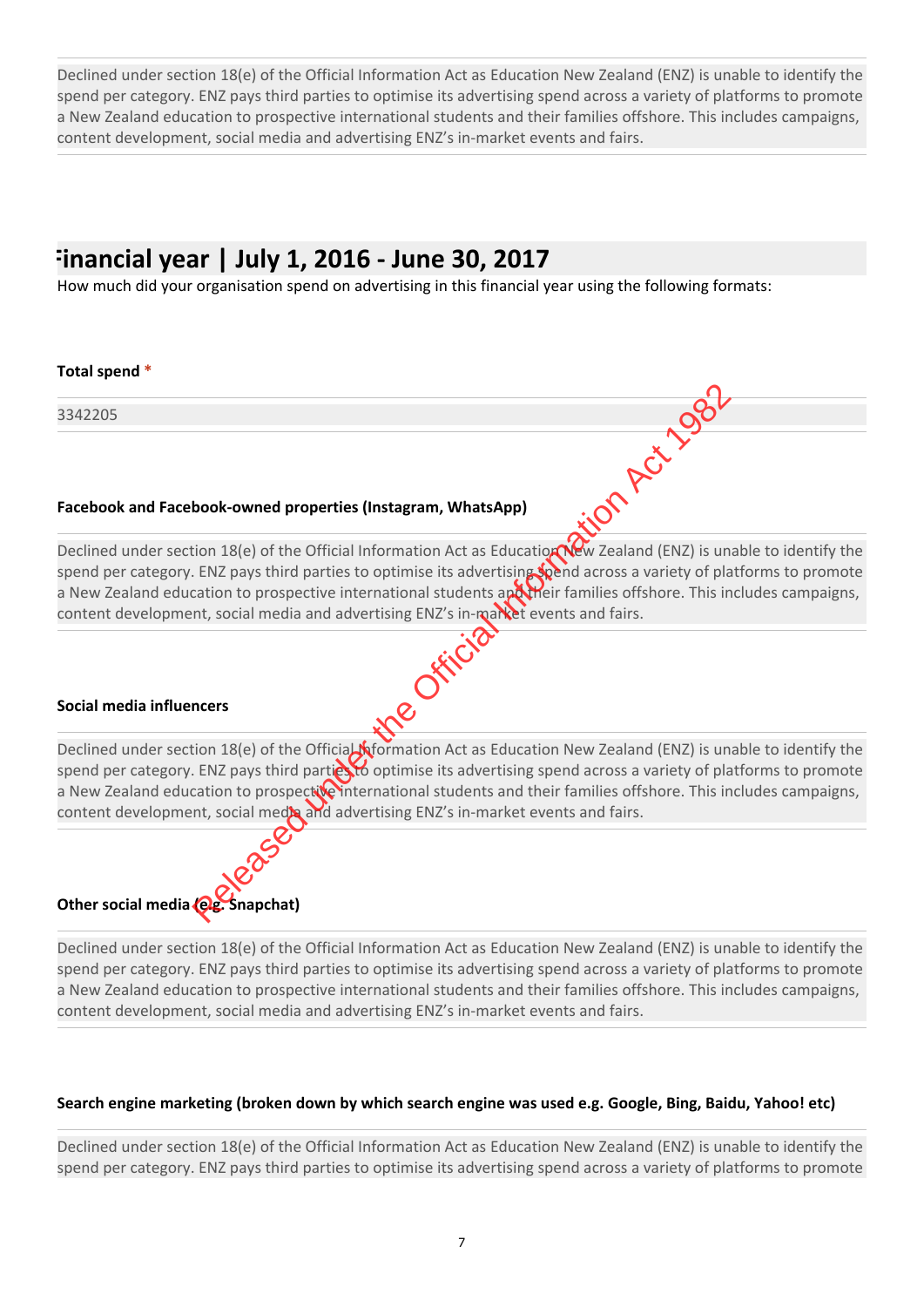a New Zealand education to prospective international students and their families offshore. This includes campaigns, content development, social media and advertising ENZ's in-market events and fairs.

#### **Other online advertising**

Declined under section 18(e) of the Official Information Act as Education New Zealand (ENZ) is unable to identify the spend per category. ENZ pays third parties to optimise its advertising spend across a variety of platforms to promote a New Zealand education to prospective international students and their families offshore. This includes campaigns, content development, social media and advertising ENZ's in‐market events and fairs.

#### **Television**

Declined under section 18(e) of the Official Information Act as Education New Zealand (ENZ) sunable to identify the spend per category. ENZ pays third parties to optimise its advertising spend across a variety of platforms to promote a New Zealand education to prospective international students and their families offshore. This includes campaigns, content development, social media and advertising ENZ's in-market events and fair<br>stadio, including podcasts.

#### **Radio, including podcasts**

Declined under section 18(e) of the Official Information Act as Education New Zealand (ENZ) is unable to identify the spend per category. ENZ pays third parties to optimise its *invertising spend across a variety of platforms to promote* a New Zealand education to prospective international students and their families offshore. This includes campaigns, content development, social media and advertising ENZ's in-market events and fairs.<br>
Outdoor (e.g. billboards, buses)

#### **Outdoor (e.g. billboards, buses)**

Declined under section 18(e) of  $t$  of  $\alpha$  Deficial Information Act as Education New Zealand (ENZ) is unable to identify the spend per category. ENZ pays third parties to optimise its advertising spend across a variety of platforms to promote a New Zealand education  $\mu$  prospective international students and their families offshore. This includes campaigns, content development, social media and advertising ENZ's in-market events and fairs. Election 18(e) of the Official Information Act as Education New Zealand (ENZ) sum<br>
Election to prospective international students and their families offserie, This in<br>
catation to prospective international students and the

### **Financial year | July 1, 2017 ‐ June 30, 2018**

How much did your organisation spend on advertising in this financial year using the following formats:

#### **Total spend \***

#### 4201632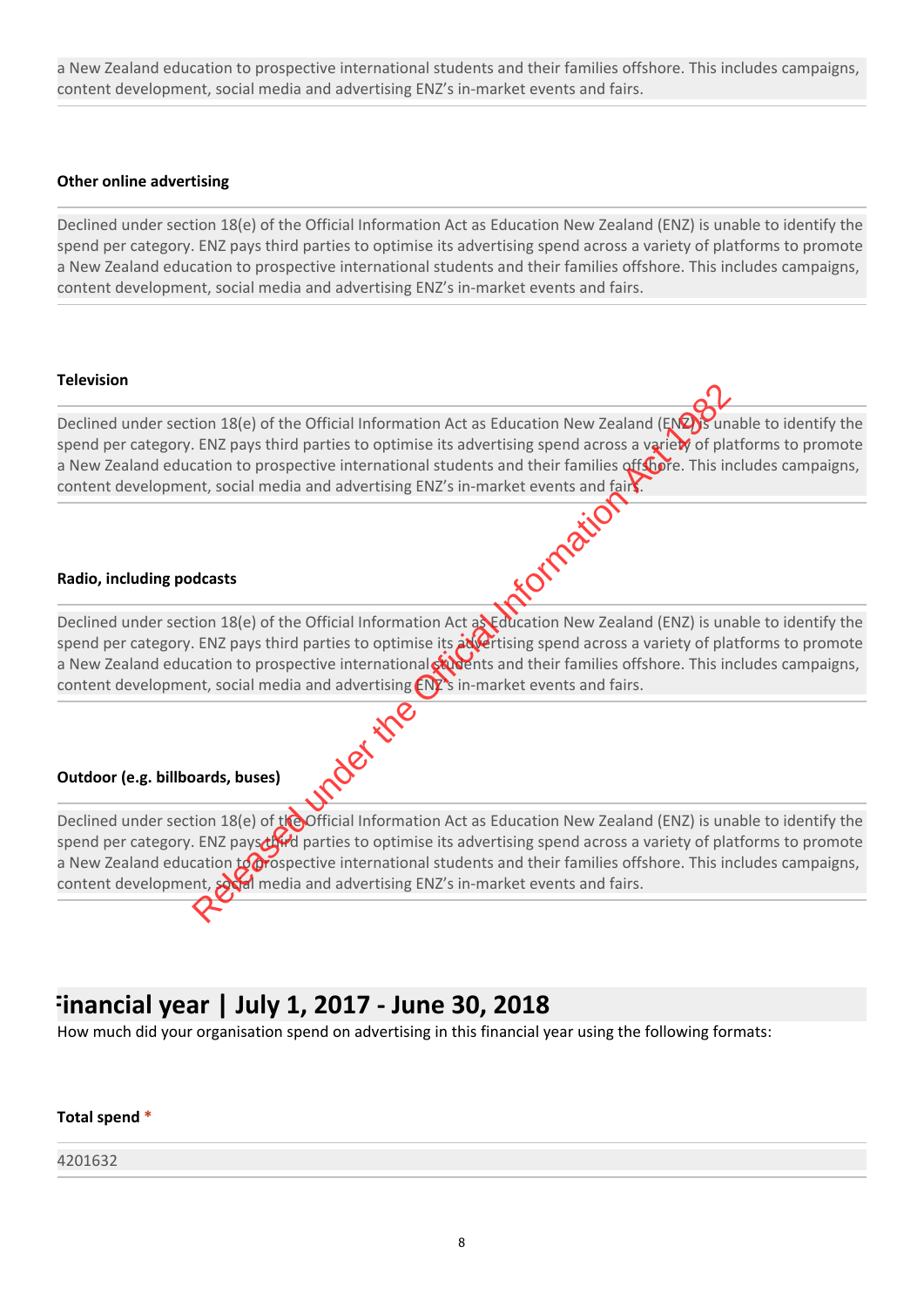#### **Facebook and Facebook‐owned properties (Instagram, WhatsApp)**

Declined under section 18(e) of the Official Information Act as Education New Zealand (ENZ) is unable to identify the spend per category. ENZ pays third parties to optimise its advertising spend across a variety of platforms to promote a New Zealand education to prospective international students and their families offshore. This includes campaigns, content development, social media and advertising ENZ's in‐market events and fairs.

#### **Social media influencers**

Declined under section 18(e) of the Official Information Act as Education New Zealand (ENZ) is unable to identify the spend per category. ENZ pays third parties to optimise its advertising spend across a variety of platforms to promote a New Zealand education to prospective international students and their families offshore. This includes campaigns, content development, social media and advertising ENZ's in-market events and fairs.<br>
Other social media (e.g. Snanches)

#### **Other social media (e.g. Snapchat)**

Declined under section 18(e) of the Official Information Act as Education New Zealand (ENZ) is unable to identify the spend per category. ENZ pays third parties to optimise its advertising sper cacross a variety of platforms to promote a New Zealand education to prospective international students and their families offshore. This includes campaigns, content development, social media and advertising ENZ's in-market  $\mathbf{\mathbf{\hat{w}}}$  ents and fairs.

#### Search engine marketing (broken down by which search engine was used e.g. Google, Bing, Baidu, Yahoo! etc)

Declined under section 18(e) of the Official Intormation Act as Education New Zealand (ENZ) is unable to identify the spend per category. ENZ pays third parties to optimise its advertising spend across a variety of platforms to promote a New Zealand education to prospective international students and their families offshore. This includes campaigns, content development, social media and advertising ENZ's in-market events and fairs. The Social media and advertising ENZ's in-market events and fairs.<br>
Considers the Official Information Act as Education Newthered and (ENZ) is under the Official Information Act as Education Newthered and (ENZ) is under th

#### **Other online advertising**

Declined under section 18(e) of the Official Information Act as Education New Zealand (ENZ) is unable to identify the spend per category. ENZ pays third parties to optimise its advertising spend across a variety of platforms to promote a New Zealand education to prospective international students and their families offshore. This includes campaigns, content development, social media and advertising ENZ's in‐market events and fairs.

#### **Television**

Declined under section 18(e) of the Official Information Act as Education New Zealand (ENZ) is unable to identify the spend per category. ENZ pays third parties to optimise its advertising spend across a variety of platforms to promote a New Zealand education to prospective international students and their families offshore. This includes campaigns, content development, social media and advertising ENZ's in-market events and fairs.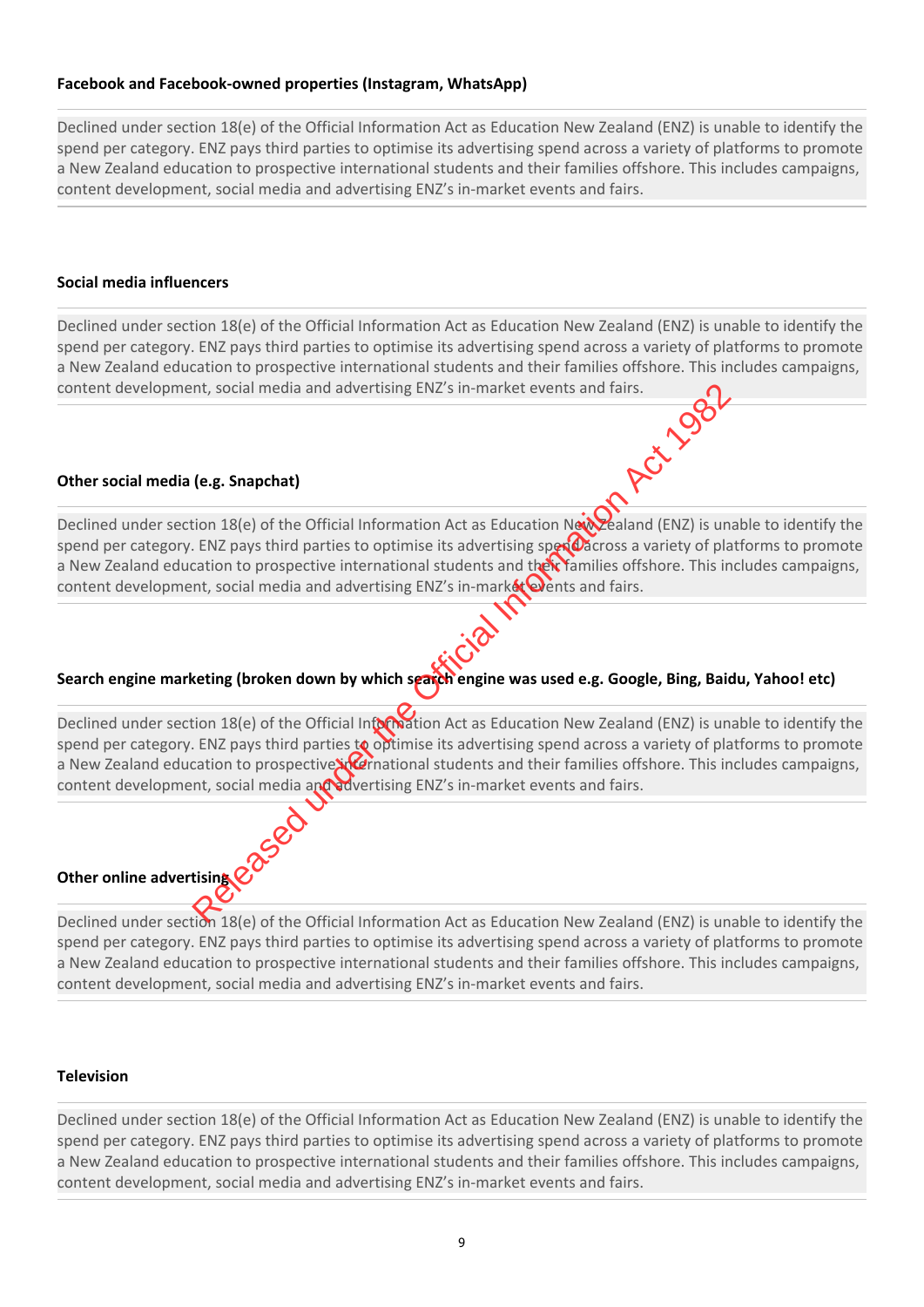#### **Radio, including podcasts**

Declined under section 18(e) of the Official Information Act as Education New Zealand (ENZ) is unable to identify the spend per category. ENZ pays third parties to optimise its advertising spend across a variety of platforms to promote a New Zealand education to prospective international students and their families offshore. This includes campaigns, content development, social media and advertising ENZ's in-market events and fairs.

#### **Outdoor (e.g. billboards, buses)**

Declined under section 18(e) of the Official Information Act as Education New Zealand (ENZ) is unable to identify the spend per category. ENZ pays third parties to optimise its advertising spend across a variety of platforms to promote a New Zealand education to prospective international students and their families offshore. This includes campaigns, content development, social media and advertising ENZ's in-market events and fairs. **Financial year | July 1, 2018 ‐ to date**  How much did your organisation spend on advertising in this financial **year** using the following formats: **Total spend \*** 2219791 **Facebook and Facebook‐owned properties (Instagram, WhatsApp)**  Declined under section 18(e) of the Official Information Act as Education New Zealand (ENZ) is unable to identify the Consider the Official Information and their families offshore. This is<br>ant, social media and advertising ENZ's in-market events and fairs.<br>
Social media and advertising ENZ's in-market events and fairs.<br>
Social media and a

spend per category. ENZ pays third parties to optimise its advertising spend across a variety of platforms to promote a New Zealand education  $\sharp$  prospective international students and their families offshore. This includes campaigns, content development, social media and advertising ENZ's in-market events and fairs.

#### **Social media influencers**

Declined under section 18(e) of the Official Information Act as Education New Zealand (ENZ) is unable to identify the spend per category. ENZ pays third parties to optimise its advertising spend across a variety of platforms to promote a New Zealand education to prospective international students and their families offshore. This includes campaigns, content development, social media and advertising ENZ's in‐market events and fairs.

**Other social media (e.g. Snapchat)**